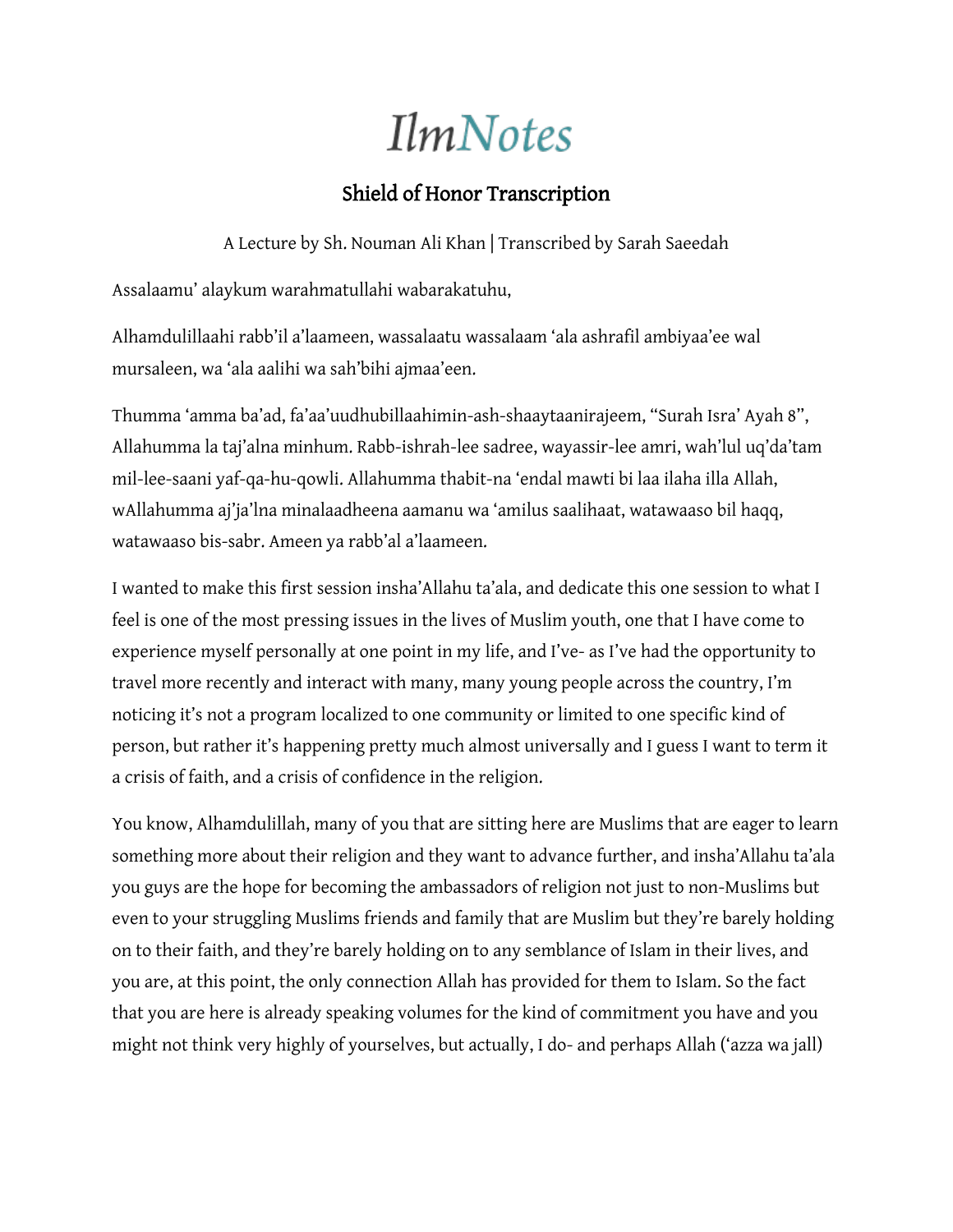holds you in very high regard and may Allah accept this gathering and gatherings like this one, and make us sincere in them.

Now what I wanted to talk about, this crisis of faith, I'll share a couple of stories with you and then I'll talk about it in general. The first story is from a couple of years ago, I gave a khutbahs in a city that I don't want to name… and at the end of the khutbah, a father came up to me and said "I'd really like you to have lunch at our house, I want you to talk to my daughter." I said okay, I guess, I have time. So he was right next door to the masjid, too, so he took me to his house, and he said "If you're okay with it, my daughter has some questions about Islam, etc etc, if you don't mind could you help her answer some of them?" So his daughter comes out- (by the way, this is a Muslim family, born and raised Muslims, parents are born and raised Muslims, you know, children are raised Muslims) – and she comes out and she has piercings in strange places on her face, like on the side of her eye, and like… a couple on her forehead – weird places –places you look at and you go "ouch!". But anyway. So she sits down, I'm kind of weirded out at this point, but okay, you know what, let's have her ask her questions… and she had about 30 of those. She had about 30 questions. And I didn't answer any of them, I just said "So what else?" I kept saying "What else?" and she kept adding stuff, and she had questions like "Well, you know, I have some friends in high school, and they're gay, and they're not bad people, they haven't killed anyone- so why do we hate them so much? And why did God make a hell, why did He have to do that, like… what's the point? And if He wanted to make a Hell, then why did He create us to begin with if He knows we're going to go there? – Then why'd He do that to us?", and she said "And what's so bad about having a boyfriend, it's not like murder, you know. I'm not that bad. What's the big deal? Why do we make such a big deal out of everything?"

And I said- I mean at this point, internally, I've already had three heart attacks, but externally, I'm saying to her, "What else?" And she just keeps going, and going, and going… And mind you, her father is sitting there, so if I'm having seizures- [laughter] … you know, I felt really sad for him, I really did.

And she just kept going and going, and at the end of her thirty questions, I said: "Okay. I'm willing to spend time with you and discuss these issues with you… but I'd rather you just answer one of my questions first. If you could do that, then we can probably have a good, well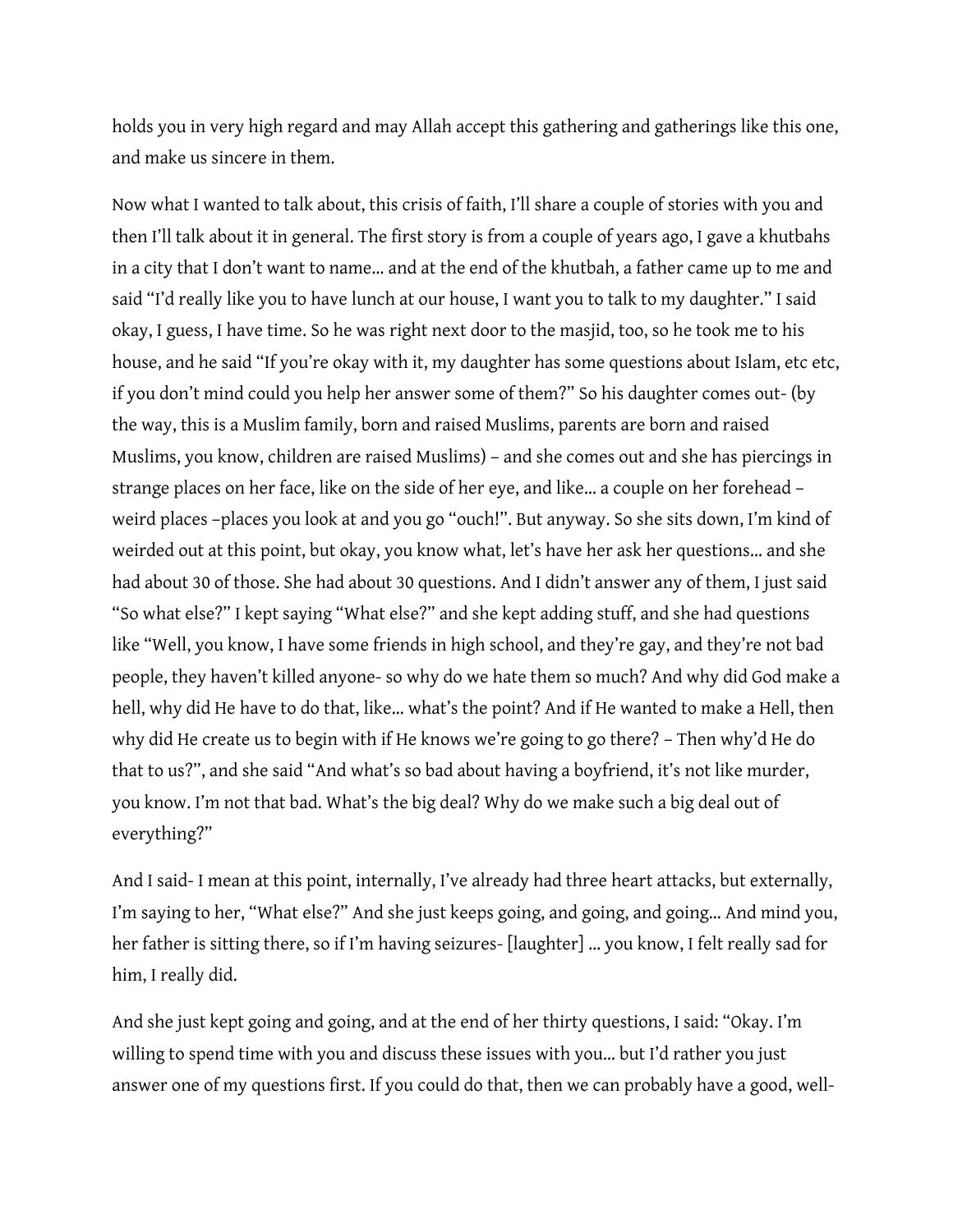directed conversation." There was a copy of Qur'aan sitting on the dining table, I picked it up- I said "Do you really actually believe this is like- this is from God? Sent by an angel – through an angel to a man, (SAW)? And whatever this has is perfect instruction for you and for me to live our lives in the best possible way, and if we live our lives this way we'll find happiness here and forever, and if we don't, we'll find misery here and forever? Do you actually believe that?" She goes "No I'm not so sure." So she told me flat out "I'm not so sure." I said "Well then… all of those other questions don't matter. None of that stuff matters."

That's what I would call a crisis of faith. That's the first crisis of faith. And she's not the only one. I've seen this story play itself out and a lot of people have those kinds of questions but they don't ask them. They don't ask them. A lot of people – and you know I'm not just picking on girls here, Muslims guys, you know, they'll be raised in a religious family and they'll know certain things are haraam, and in their head they'll say "Why is this haraam? Why can't I do that?" And then they'll hear "Well Allah said so." "You say that for everything!"

And then if somebody was to ask them, so what's Islam? "Everything's haraam, here's my summary." [Laughter] You know, Islam equals don't smile, don't have fun, don't live life, because all of that stuff is haraam, it's forbidden. And of course it's reinforced because when you come to a typical masjid across the country, all you see is people that are frowning. All the time. It's like, like "mam'nu'u at-tabassum"- right, "it's forbidden to smile here" like if they even see a child running a little bit with a smile- "Hey! Masjid! Don't you see the sign that says "Sadness- Only!" [Laughter] It's like a depressing thing.

So a child, even growing up, in a Muslim community, in an Islamic school (I'm not knocking on any Islamic schools here in Maryland, I don't know enough!) but generally, it's run by some very angry aunties. [Laughter] Kids that are in class are just seeing angry people all the time, and the more religious they are, the angrier they are, right? You know, the longer the beard gets the bigger the frown gets, you know like it's very hard to smile. So they're in this environment all the time and there are some questions that start popping in their head- "Why am I even Muslim? Everybody around me is so miserable. We can't do anything! Every time I want to do something fun, they say haraam! They say wrong! And all the friends I have in school, they say they're going to hell! What do you want me to do!?"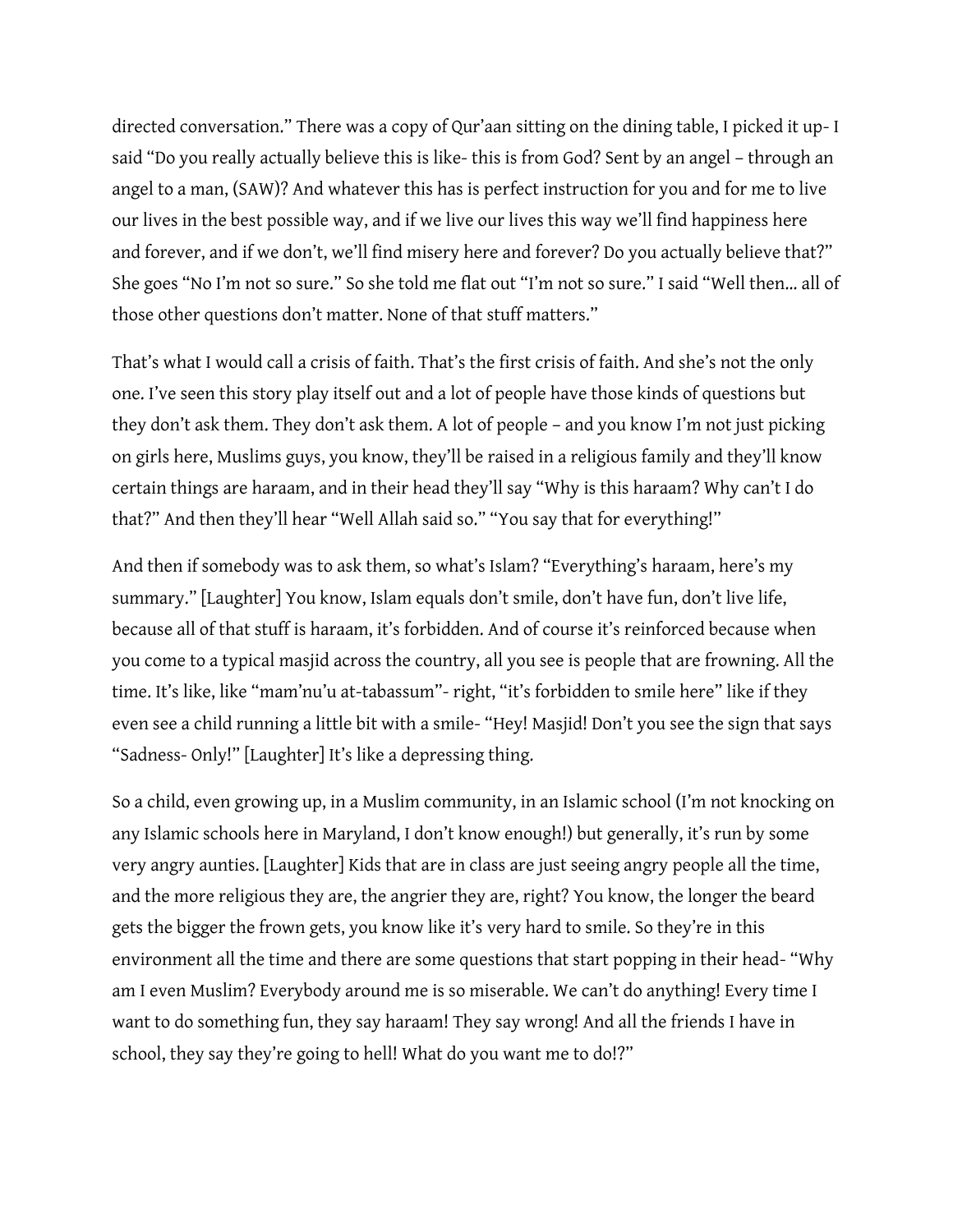Internally, internally, a young man, a young girl, a young boy starts getting a little turned off by the religion. They start getting turned off by it. And then on top of that, you know most parents, let's be honest, most parents, even if they want to put their children in Islamic Schools, they can't afford to. It's a tough economy, it's not easy to afford, you know, so most of our kids go to public school, that's a reality and it's not something you should embarrass people about, it's just a reality of Muslims living in this country. They go to public school. So parents feel guilty that they're not themselves able to give a quality religious educationthey're certainly not getting one at school- might as well put my child in Sunday School! Right? That'll help!

It won't. It doesn't. Ask your child if it helped.[Laughter] I asked a controversial question, askyou know, if you wanna gauge- and I love Sunday Schools by the way, and I think they're a blessing, and they're an important effort in the effort to educate our children. Nonetheless, ask the average child that is sitting in Sunday School, any given Sunday, you just take one random kid, especially a teenager, 12-13, older – pull 'em aside and ask them one question "Do you wanna be here?" Just ask them that one question: "Do you want to be here?" What is the overwhelming answer you will find? Uh-uh.

They've already served five days in prison at school. Prison for a child is behind a desk. And what do parents do? You need to serve some extra time. Here's a sixth day in prison. By definition, kids hate class. When the bell rings for recess, you should look at- you know, I used to be a teacher at a school, and one of the ways I would punish students if they were misbehaving is the bell for recess would ring, and I would say "You can't leave yet, you have to finish ten more problems." And you see all these kids sitting there. And as the bell rings, the temperature in their seats rises. And it hurts to stay inside your seat. And then they look outside the window and they see others entering the gates of Paradise. [Laughter] And they're like "awhhh…" "Can we go?? Please, please, please!??" Just anything but here! They hate being in class, and you know what we do- we stick them in another class! And we stick them in another class- oh well at least it should be fun, right? No- it's not going to be fun either. Somebody's gonna come… and they're gonna- okay, my second story now, my second story.

This is actually happened in a Sunday school I used to be a part of- the class next to me was a bunch of preteen boys, like 11-13, younger guys. Teacher walks in and says "Today, children,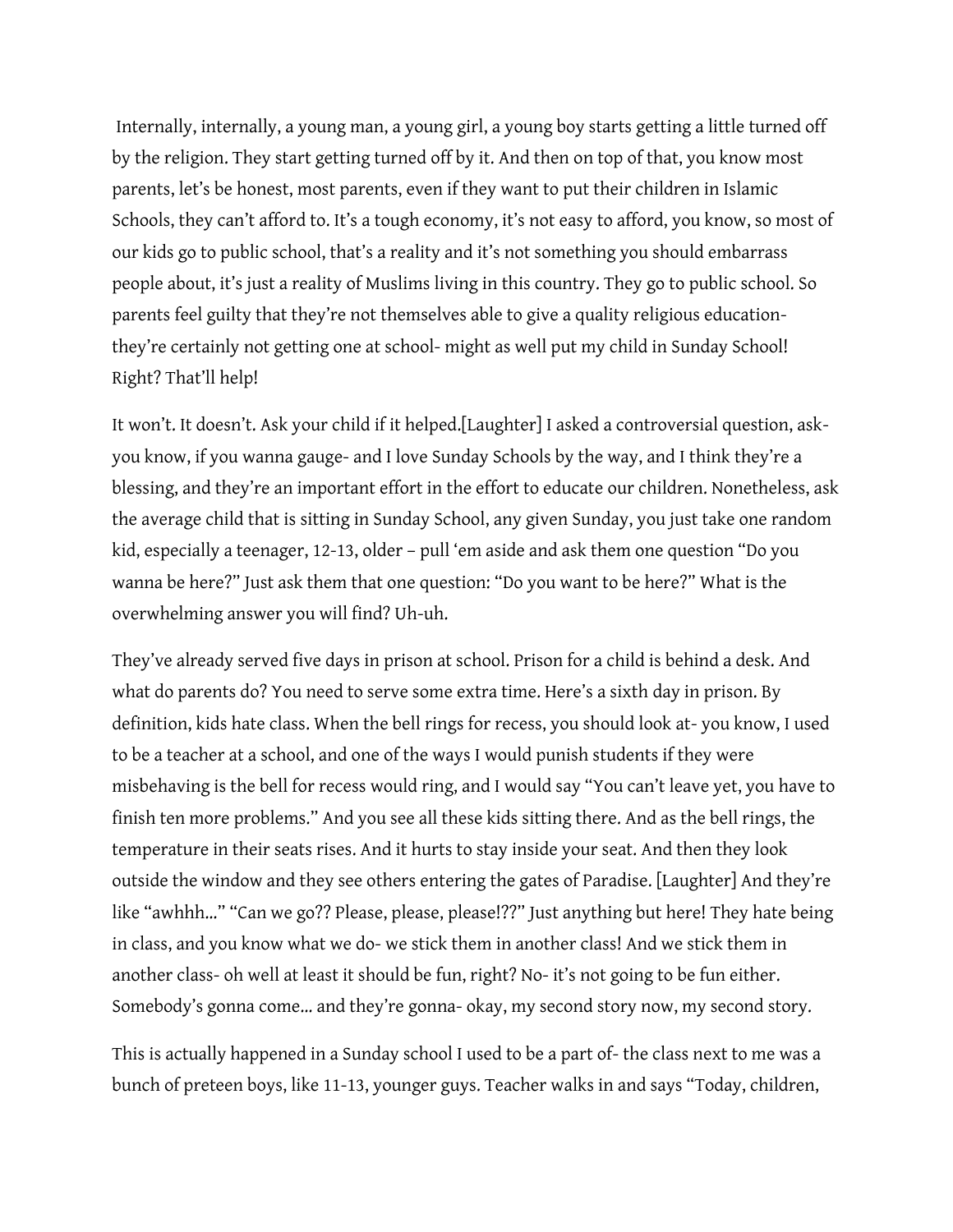I'm going to tell you the best story of all time. The best! Do you know what it is?!" This kid raised his hand. "Yes, you could tell me what it is."

## "Dragon-ball!"

This kid next to him goes "No! Yu-yu-Yugio!.. Yu-yu-hakishay!" something… This other kid goes "Naruto!" and this other kid- and they start arguing with each other "No! That's the best story! No- that video game had the best storyline! And the sequel was even better 'cause it went backwards in time! And the other one goes "No did you see that movie, oh my God it was awesome! Have you seen the third season of this, or that or the other?"

Oh my goodness, this argument breaks out in class, and the teacher is standing there in shock, his jaw is dropped and he doesn't know what to do, like: "No! No! No, this is all wrong! I meant the story of Yusuf (AS) in the Qur'aan!" 'Cause you know Allah says "Nahnu naqussu alaika ahsanal qasas…" kama qa'laa subhanaahu wa'tala. He said it Himself, "We are narrating unto you in fact the best of all possible stories!" – This is a claim made by Allah! And so he was expecting the child who raised his hand to say "Yes, I know the best of all stories, it's the story of Yusuf (alayhis salaam)!" But nobody said that! It wasn't even a contender! It wasn't even a contender! So he says "No, no, no children, you're all wrong, the best story is the story of Yusuf (AS)!" And the kids go "Awwhh, I already know that one. Okay, yeah, sure it's the best. Mhm."

Do you think they really believe it's the best? Uh-uh. That's a crisis of faith right there. Allah said something- ALLAH said something – and our children- sitting in a Sunday school in the masjid, in the House of Allah – no matter how badly you want them to believe that, they don't. They're just saying it 'cause you wanna hear it. That's a crisis of faith. That's a huge crisis. We have to understand how to address that crisis.

All the other problems we have for our youth, and if you wanna make a list of those, and have programs about those, how FB is a fitnah, how Youtube is a fitnah, how the Internet is a fitnah, how stepping outside of your house is a fitnah, how high school is a fitnah, how the mall is a fitnah, how your friends are a fitnah, how your car is a fitnah, how your cell phones is a- I mean goodness gracious, oxygen is a fitnah at that point, right? I mean the list just keeps going, right?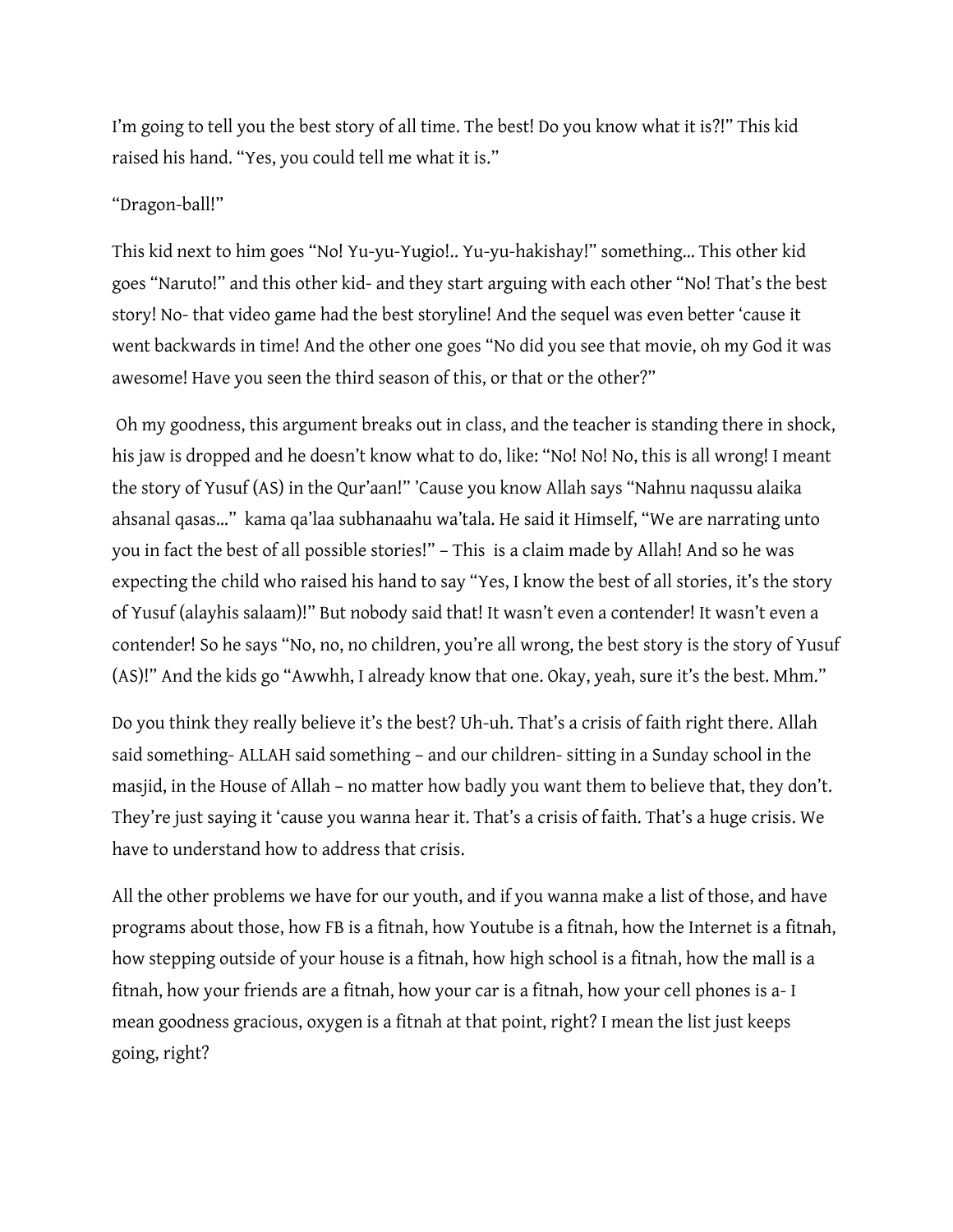I'm saying that list is superfluous; I'm arguing that stuff is fluff. We have to look underneath that fluff, and look at what the real problem is- the real problem is a crisis of faith. We need to understand the problem, and the problem is, our youth are not confident, not proud, not in love with Islam. They're not confident in the Qur'aan. They're not confident that the Messenger of Allah (SAW) is the absolute best role model, no one deserves to be loved more, no one deserves to be followed more, no one.

My third story. It's part of the crisis of faith. I mentioned this story at the ICNA convention, too. We're flying to the ICNA convention and I usually take my whole family, all 28 of them. I have 6 children. I lose count sometimes. [Laughter] But anyway, so we're flying together, my kids are little, so you know they're short so they can't really see over the seats in the plane? So they're little, they're sitting there? My wife and I, we're taller, so we can see the TV screen when it drops? Right? So there's a movie playing. We don't wanna see it, but it's in your face right here? And of course Alhamdulillah we don't have headphones, so it's a silent film at that point? And it was the Justin Bieber documentary. [Laughter] Yeah, imagine that. Well thankfully it was a silent film, right?

## [Interruption]

So, this documentary that is playing, I'm trying to avoid looking at it, but I can't help myself. I can't help myself, because they're showing this kid come and start singing his songs, and girls in the audience are crying. Like you could tell they're just like "We love you so much, I'll die for you." And mothers… bringing their daughters to concerts. And then somebody's handed a voucher that says you get to meet him backstage. You should see the family- how they're jumping up and down in joy. And in the course of that video, I was like "Oh man, these peoplethese people have nothing to look up to, this is all they have to look up to- they're so happy at this! They're so happy at this, how sad a life can it be? – and next clip, there's a Muslim girl, she's wearing a hijab, she's handed a voucher "You're going to get to meet Justin Bieber!" and she's going round a tree, hugging it, and going crazy. And she's not the only Muslim girl that would do that. She's not. Don't say "Astaghfirullah, what kind of Muslim-" Hah, that's the average Muslim girl. That's normal.

So now, we have a crisis, not just of faith but some of the fruits of faith. What are some the fruits of faith? The faith itself is you're convinced Islam is true, right? That's faith itself, you're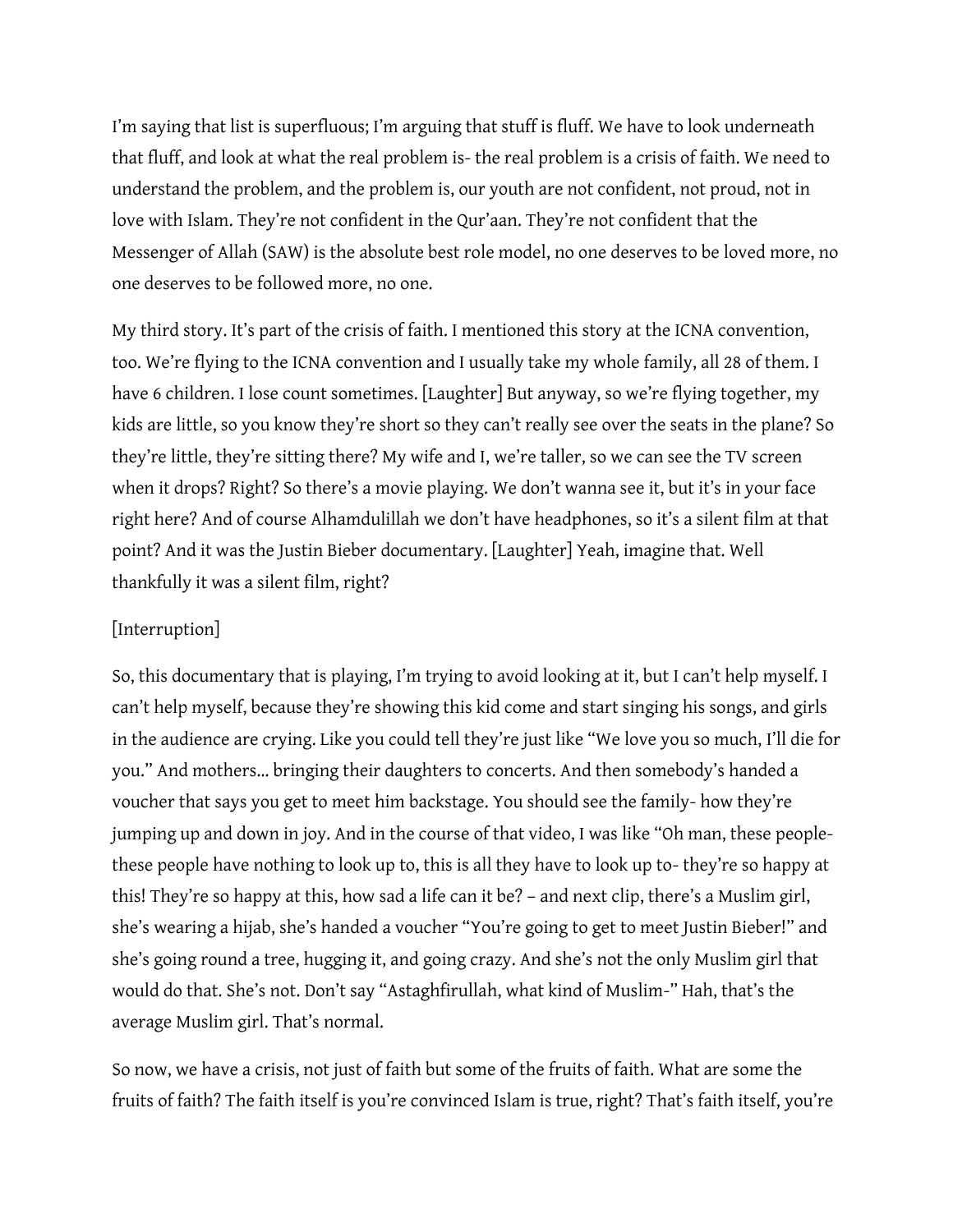convinced Islam is true. But beyond that, a step above that is, you take pride in it. And a consequence of that is, everything that is NOT Islam, no longer appeals to you. Everything that contradicts Islam, not only are you not attracted to it, you feel sad for people who are. You look at it as something beneath you.

Let me tell you what a great thing for Muslims would be. A point of pride for Muslims would be: Instead of a young Muslim man thinking "I can't do this, I can't do that, I can't do that other, everything is haram, look at my friends, they get to do this, and that, and the other", instead of a Muslim girl who's going to high school and she's wearing hijab, and everybody makes comments at her and pokes fun at her, and says weird things to her, or girls tell her "You look so ugly because of that thing on your head…" and she's thinking in her head "You know, I wish I could be like those other girls, they get to do whatever they want. I can't do anything. I can't have any fun in life. The only thing that's keeping me from being happy is Islam."

---- short interruption (personally, I think what he's trying to get at here is if those young people were instead SAD for those same people who viewed them like that, but he got distracted)

So I didn't want to just mention the crisis of faith, I wanted to try to mention some of its solutions, how do you address the crisis of faith. It's easy to talk about a problem, it's hard to talk about solutions. It's hard, and my disclaimer will be I don't claim to have answers- like absolute ones. I have some ideas; I'd like to share those ideas with you. These ideas are the results of discussions with scholars, with counselors, discussions with youth- I don't want to give you generic kinds of answers, I want to try to give you some kind of practical answers, again, they may not be the absolute solution but insha'Allahu ta'ala with your own discussions amongst yourselves, you'll come up with some better things.

The first part of the solution is that we have to create a culture around strong friendship. Identity itself, not just Islamic identity, it revolves around who you hang out with, who you spend most of your time with, who you identify with. When you spend most of your time on a computer, you start taking on some of the qualities of the stuff you're reading, and the stuff you're watching. It starts invading your thoughts. The kinds of people you spend time with, if they're studying Islam all the time, you'll wanna study Islam too. If they're playing basketball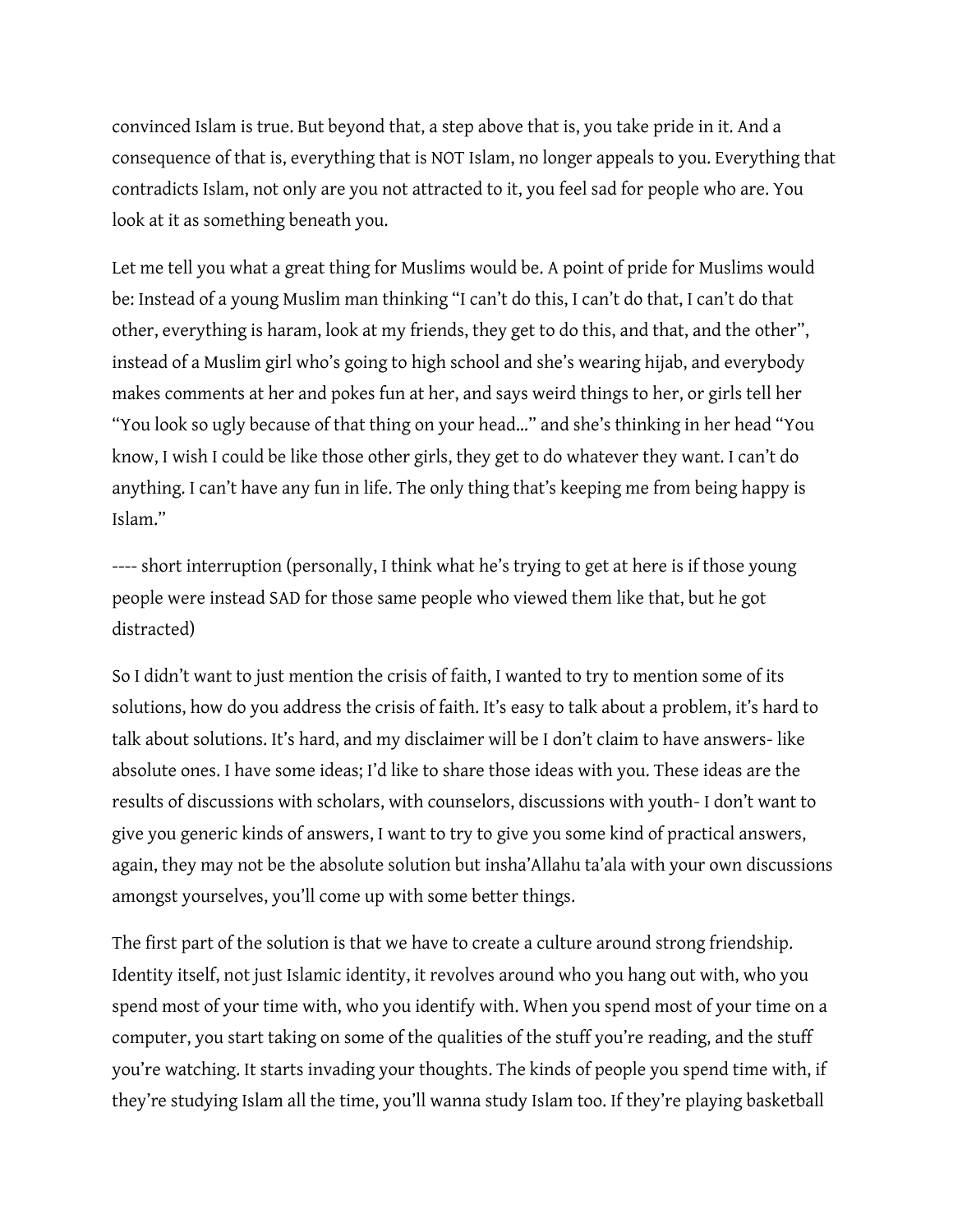all the time, you'll develop a habit for playing basketball also. If they're going to watch movies all the time you're gonna want to go to the movies too. Your environment has an effect on you. The people you surround yourself with, has an effect on you. The Muslim community, starting with the Muslim family, and then evolving to the Muslim community, needs to actually have a campaign to ensure our young children are in the company of good role model older kids. Like a Big Brother Big Sister type thing. So when our girls are 12, 13, 14, when they're coming up in their ages, some of the more leading Muslim girls in our community, that are 17, 18, 19 they're going to college, they're holding on to their religion, they're learning their deen- these girls are role models, they don't even know it. And our younger girls need to be spending time with these older girls, it's really important - that they have someone to look up to, who's strong in their deen. And they aspire to wanna be like them. That's really important.

The same goes for the guys- at a younger age- it's not like- you know what we do, we keep the little kids by themselves and the older kids by themselves and it doesn't work out. There needs to be a kind of mentorship happening at the community level, so that our younger boys are spending time with some of the older boys, especially the ones that are mature in their religion. And we have, Masha'Allah, if not a lot of those, we have enough of those. We have enough young people who are mature in their religion, they really wanna learn more about it, and they're good role models! You know, they have youth, they have energy, they have good looks, you know they could go any number of ways in their life and they chose to submit themselves to Islam – that in it of itself is huge, that already makes them a role model, whether they're ever grabbing a mic and speaking publicly or not doesn't matter, they're STILL role models.

And we need to put them in that position. It does two things. One, it gives young people someone to look up to, and two, it gives older kids a sense of responsibility. It makes them realize that other have their eyes on them, that they have to answer to higher standard, because they set the tone for others. It gives them a sense of responsibility too. And that kind of mentorship thing needs to start happening when families start doing that, and utilizing the community as a place where that kind of mentorship can happen. That's one, that's one suggestion.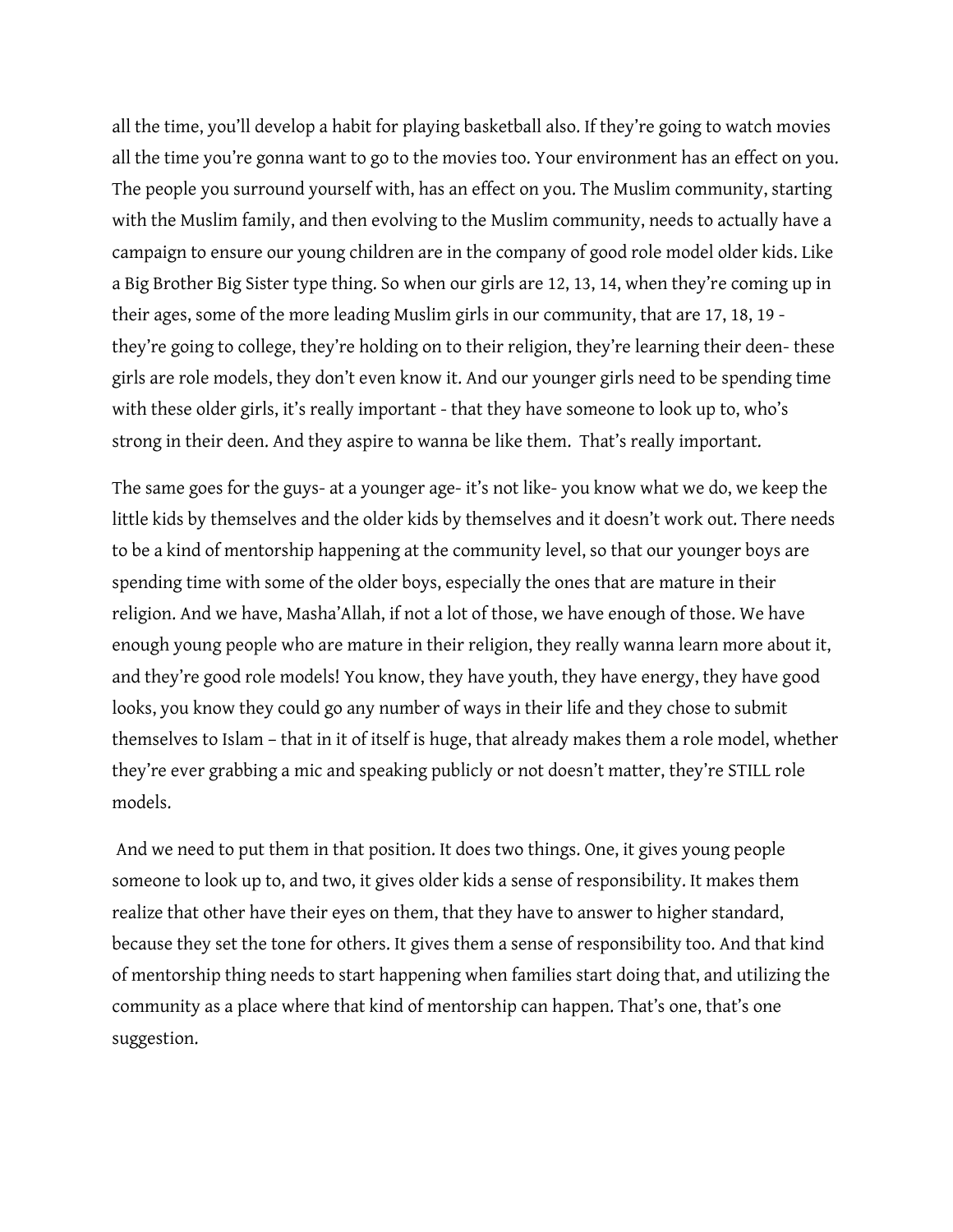Another really important suggestion- and this is a long term thing- is that we have to be able to have forums where our young people, can talk about the real questions they have without being afraid of reactions from their parents or their imam or their scholar, or their speaker, and the speaker should NOT be in a position to say "You are so wrong- what you said is so bad, go make istighfar, go slaughter a goat and then come back." We shouldn't put them into a position of them feeling intimidated for them to even wanna be able to ask a question. We need to create a space, we need to create an environment where they feel comfortable enough to be able to ask certain kinds of questions. And I say this, because of some experience. Muslim community, generally, we're very conservative people. We have certain expectations of ourselves, we have expectations of our children and we have expectations of other Muslims. So when our Muslim boys and girls, within even our own family, when they have certain thoughts, or they have certain questions, like if your boy, for the first time, got asked out on a date, or some girl came up to him and said "You wanna go to the prom with me?", and he's thinking about it but he'll never tell his mother. He's thinking about it but he'll never tell his dad. Because you know what's going to happen if he tells his dad, right? Inna lillahi wa inna elahyi ra'jioon, that's what's gonna happen! So he can't talk to his parents about this stuff, even though it's on her mind, even though it's on her mind! He can't talk to her parents, or even the imam, because you know what's going to happen when she asks the imam? Next week the imam will give a khutbah "You know what this sister came and told me?" They're afraid of being called out. They're afraid. There needs to be a space where they can ask their questions. There needs to be a space where they can feel comfortable asking their questions. There needs to be training for our du'aat, for our da'ees, training in how to answer those questions in a sensitive way. Realizing these are not just questions on a piece of paper that you can give a black and white answer to, there's a person who's really having problems. There's a human being who's really going through some serious struggles. And to wanna spend some time understanding where this problem came from, and the best way to try and help them, this is a training in it of itself. It's a training in it of itself. It's not black and white, just telling our youth "This is wrong you can't do it" isn't enough! You need to understand, why are they attracted towards it anyway? What led to that? How did they end up in that position?

I'll tell you a story about a good friend of mine, Abdelrahman Murphy. He used to be a youth director in Chicago and when I saw his work in Chicago I kind of forced him to move to Dallas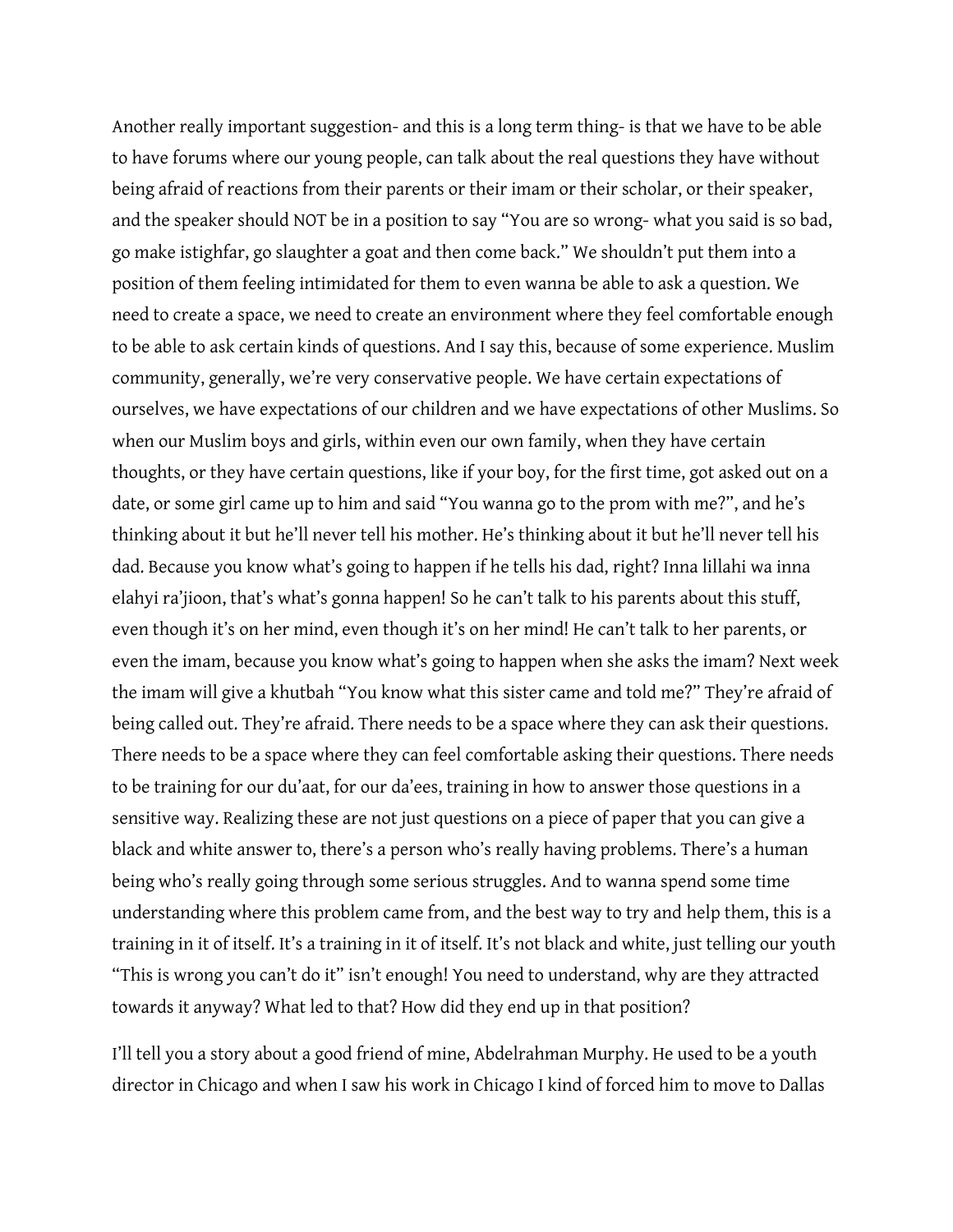with me. And Alhamdulillah he's served as youth director in Dallas for sometime. And this is a huge masjid, I mean there's like a 1000 people easily on a Friday night at Jumu'ah. It's insanely big, 300, 400, 500 people regularly for Maghrib and 'Isha everyday, right. It's a big, big community, lots and lots of youth, lots of youth. This was the first time the community hired a youth director and his announcement was: "If you've got a problem, come to my office and we can talk about it." So this kind of offer has never been made to the youth before. "Come to my office, you can talk to me about whatever and it'll stay between us." First week: "I'm thinking about killing myself." "I think I'm gay." "I've committed the ultimate wrong act, what should I do?" All kinds of crazy stuff. All kinds of crazy stuff. And when he first came- about a hundred people, just coming one after another, "I think I left Islam, I don't think I'm Muslim anymore." All kinds of stuff! The first week he fell into serious depression. Like I didn't realize… how bad things are. And it's not that Dallas is crazy. This is average. This is happening everywhere. But our youth don't have someone to talk to. They don't have someone to talk to.

And I'm saying I'm not even qualified, and for those of you are activists, that wanna serve Islam in some capacity, think a little outside the box. Yes, we need scholars, yes we need dua'aat, yes we need khateebs, yes we need speakers, but man we need counselors! Really badly! We need people properly trained in psychology both in the Western sense and the Islamic sense. We need these people! We need teen counselors… mentors! We need leadership trainers! People that instill a sense of confidence and love in youth! This stuff is important! It's really important! And to me, these things come first. And when these things are in place, then Islamic education on top of that makes sense. It makes sense because the people that are trying to learn now, are already convinced of what they should be learning. Our assumption for a long time has been "If we give people knowledge, automatically they'll be convinced." It hasn't worked! It hasn't worked! Our kids will tell you about the life of the Prophet (SAW). Really intelligent children, that are really good readers, children that get good grades in social studies, in English, these reading subjects, you give them an Islamic studies textbook, they're gonna read it, they'll be really smart at understanding the text, they'll get hundreds on the texts. But that doesn't mean they've internalized any one of those principles. That just means they're good readers and they're good at taking tests. And they're gonna get an award at the end of the schoolyear for getting a hundred on that test. That does NOT mean they've internalized anything! Anything! That just means they're good at taking tests! Our gauges of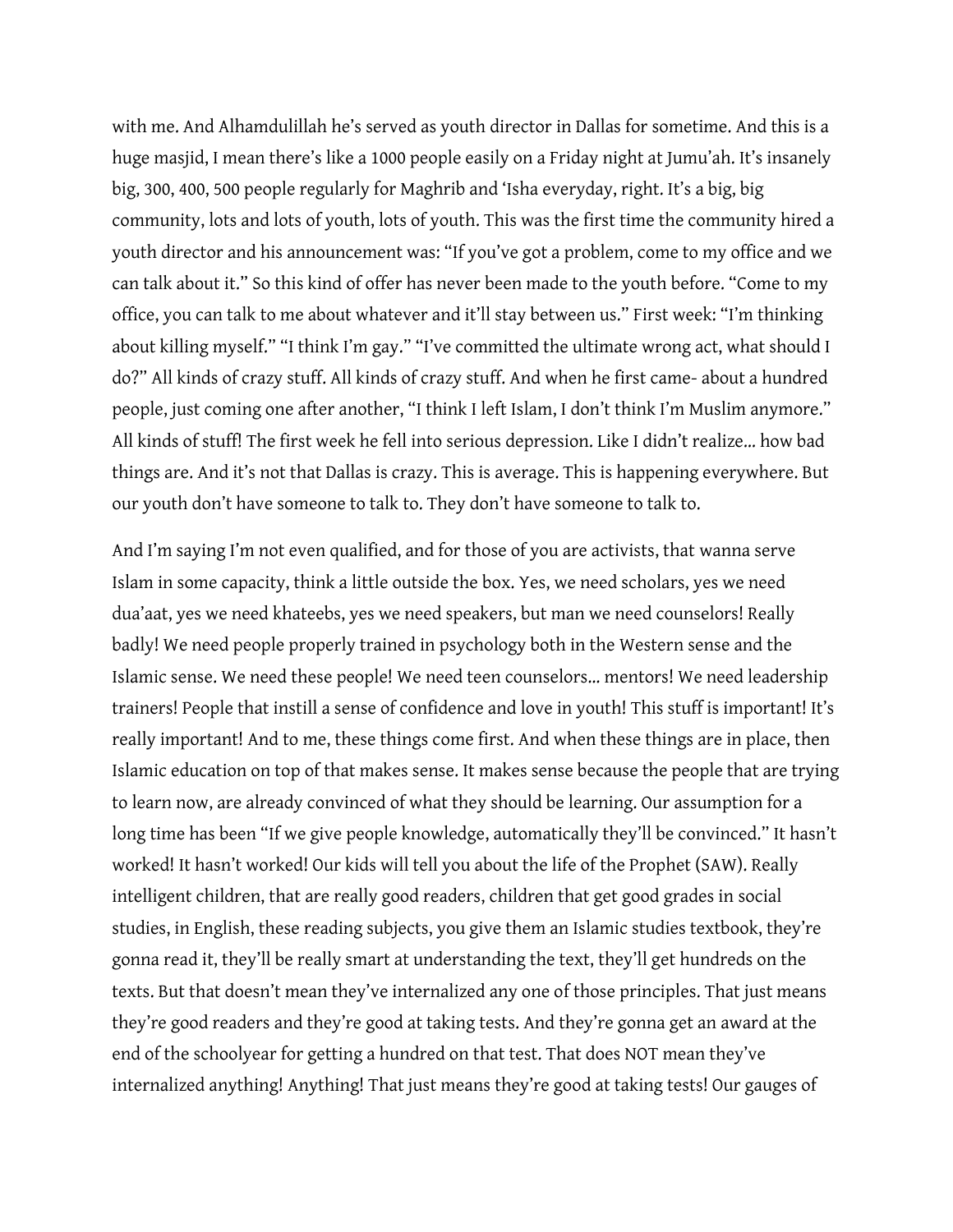instilling Islam into our youth, our measures for that, are very shallow. It's not the same as measuring whether your kid is doing well in math. It's not the same! They're two very different things. And then our children are very smart, kids are very adaptive, especially teensare like cunning. They'll tell you exactly what you want to hear. "What's the best story of all?" Yusuf (alahyis salaam)! (Haha got 'em again!) They'll tell you because they know that's what you want to hear! The scariest thing I've ever seen. Scariest thing. Murphy was doing a youth program, and he asked "How many people believe that when you make dua'a, raise your hands and make dua'a to Allah, that Allah is actually listening?" Everybody raised their hand. Then he said okay- "Think about it for one whole minute, and then tell me." Three people raised their hand. Three people- scariest thing. That's the scariest thing. This is the crisis of faith. This is what we have to address first.

This is at the younger youth level. I wanna talk a little bit about the older youth. The next level of crisis I want to talk to you about- this is more psychological in nature. But there's one higher up that's more intellectual in nature. A fundamental crisis, again. You know we're living in a time now where obviously Islam is constantly under attack. Actually when you think of Islam, you think of criticism before you think of anything else. And there are certain ideas that are associated with the word Islam, with the word Qur'aan, with the word Shari'ah- so if you ask an average person- you say the word "Shari'ah", what are the things that come in their head immediately? Without you adding any adjectives yourself? What are some ideas that immediately pop into their head? Beheading, cutting hands, barbarism, stoning- this kind of stuff. This is what comes into people's heads. This is popular society. And you cannot imagine, you cannot assume, that Muslims that live in a society- where Islam is constantly being bashed- not even a society, a world – where Islam is constantly being bashed- will not have an effect, some residual effects, on them also. It will. It has an effect on us. It impacts us.

So our youth already have some – a little bit- contamination in their views of Islam, because they're mixed in with what others say about Islam and what they've come to learn about the deen themselves, and a lot of times the real foundation isn't there to begin with. Then they go to college. And when they go to college, they already felt bad about looking Muslim, being weird, being different, being the guy that's being criticized all the time- and then they end up in Philosophy 101. And they end up in Anthropology 101, and they end up in Middle Eastern Studies 101. And you know what happens in those courses, right? You know what happens in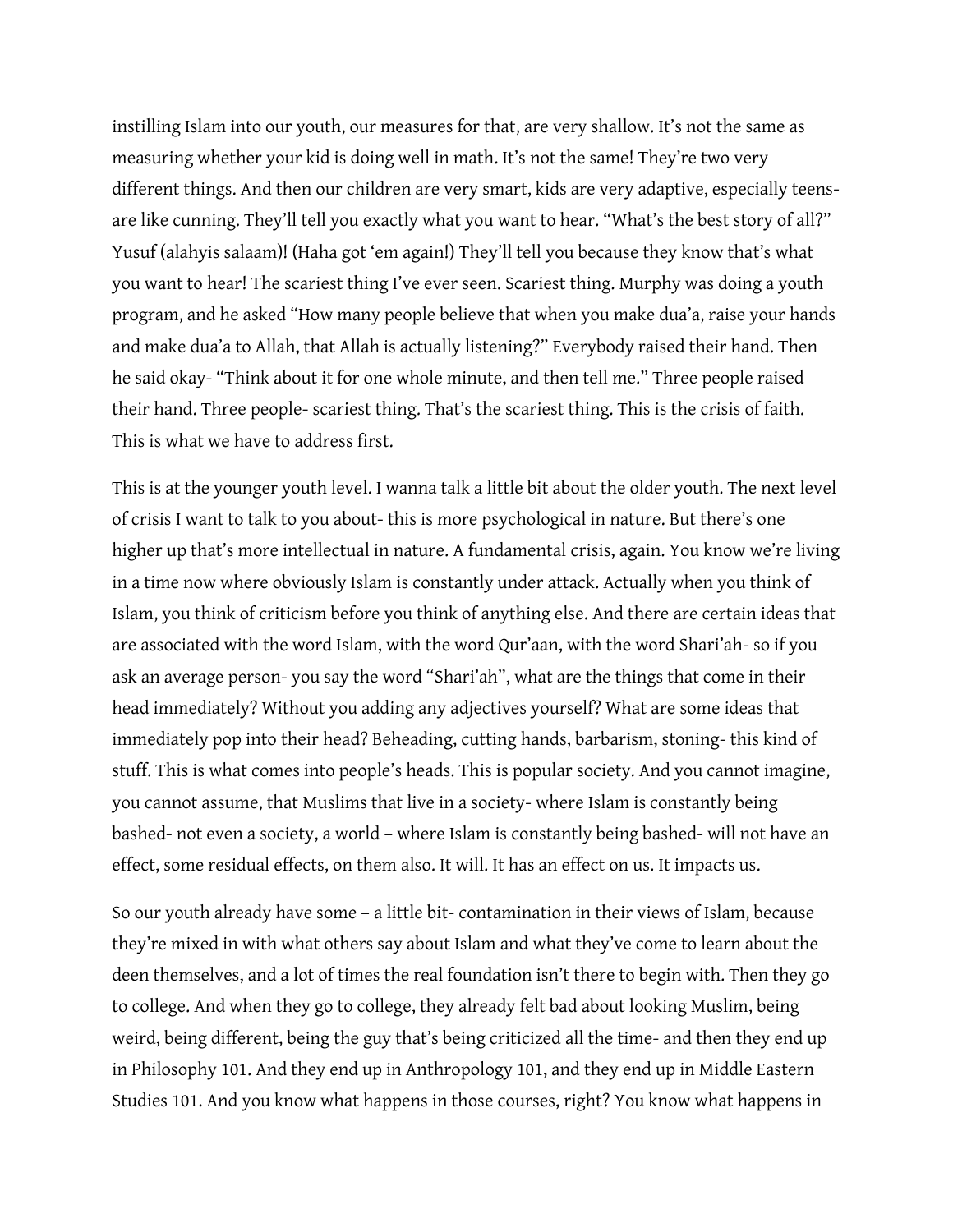those college courses? Basically now, this youth- let me tell you what's going on. This youth, who felt bad about Islam this whole time, they didn't feel confident in the faith to begin with, and it was something they were almost embarrassed about- now they have some philosophical arguments in their hands, that justifies "Well, yeah I'm not that interested in Islam anymore, because you know… how do we really know if God exists? I took this course about whether God exists or not, and you know- there's all these arguments!" But the real problem isn't that they have new philosophical arguments, the real problem is, they never had a real love and conviction and loyalty to Islam to begin with- these courses only made it easy for you to make an excuse- hide behind the façade of an intellectual excuse. That's all it is. But they're being equipped with those excuses.

And then of course you take Islam- people wanna study Islam in the west, and they wanna study Islam at the university of Chicago, or they want to do a Master's in Islamic Studies from George Mason, or wherever else, all over the country there are Islamic Studies programs nowthese are ANTI-Islamic studies programs, these are UN-Islamic Studies programs. The entire idea behind them is: criticism. The religion you've learned to appreciate, and love, and admire your entire life- now you're going to do a Master's degree- the entire time your teachers will constantly be doing one thing with Islam- what will that be? Criticism, criticism, criticism, criticism, criticism. You don't think that will have an effect on you? You don't think that'll start messing with your head eventually?

I met a friend who's doing a Master's degree in Islamic studies at Harvard. And he told me, you know, he was learning Islam in high school, he got really interested, he went to Syria and did some Arabic studies, when he came back he said "Man, I should learn more about Islam, so I decided to join the Master's program at Harvard." So he joined. One semester into the program- one semester- the first semester was "Introduction to Hadith". Sounds awesome. You know what the premise of the textbook was- the premise of the textbook was: "The more saheeh a hadith is, if it's agreed upon by both Muslim and Bukhari, that just means the authors went out of their way to tell people that it's authentic, so the more authentic the Muslims say it is, actually that's the more fabricated it is." That was the premise of the course. That was the premise of the course. Introduction to Hadith! You take that for a semester and see what happens to you. Are we even equipped to handle that stuff? No. No, we're not. And I'm arguing, that that's already happening. A good number of youth are in Islamic studies programs, and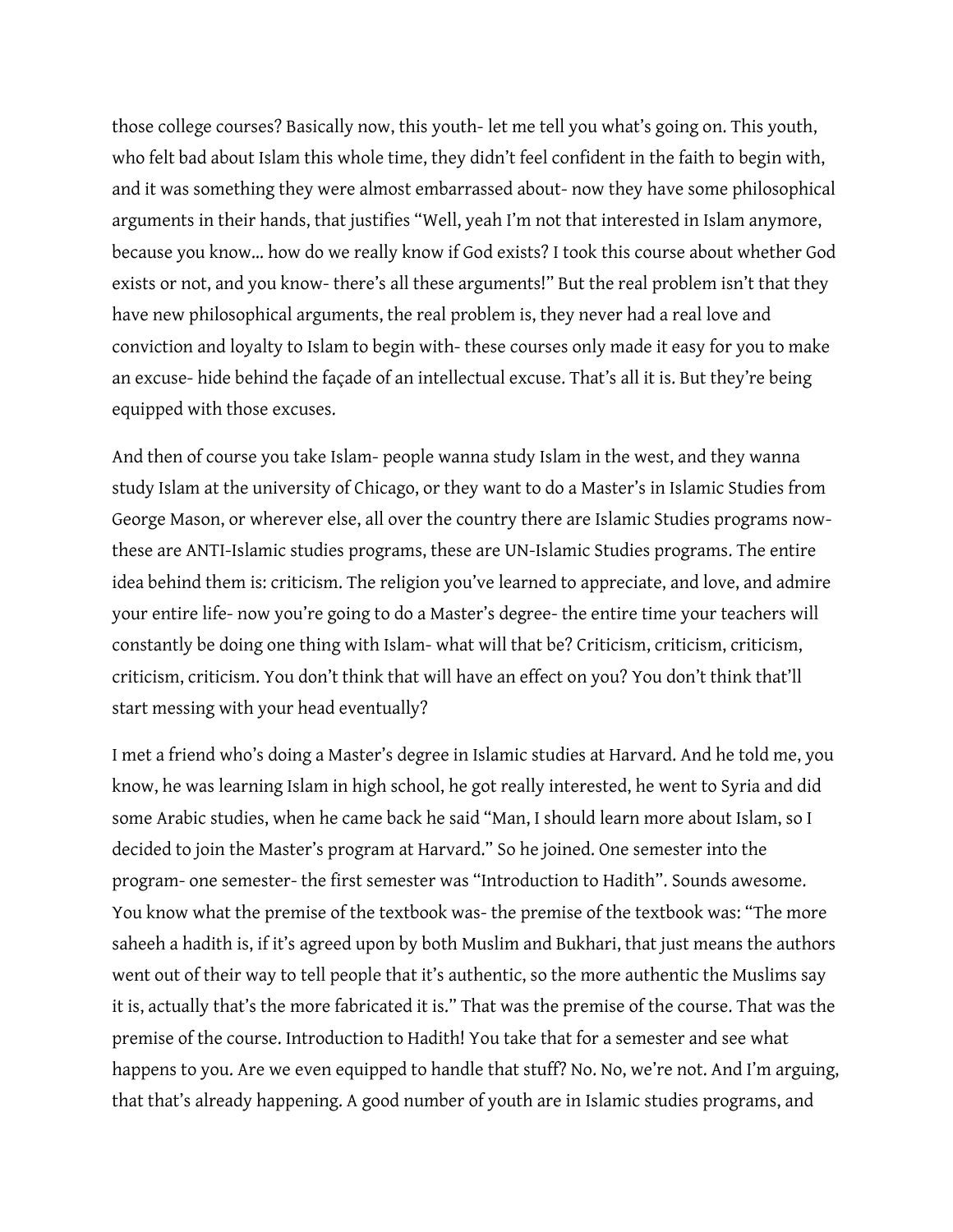they're developing some very strange understandings of Islam. Very strange understandings of Islam. And these are going to be movers and shakers in the world. You think that these people that are on CNN- that come out, the Irshad Manjis of the world… are weirdos? There's a whole army of them on the way. There's a whole slew of them on the way. You think that's wacky? You haven't seen anything yet. The real show's about to begin.

We haven't equipped our own youth intellectually. Our Islamic Schools should not be there to protect children from the "world of kufr"… our Islamic Schools are supposed to be: "This is what you're going to find them saying about Allah's deen, and this is how we respond." So when you go out there, you're not there to answer their questions, you become the people that follow the nation of Ibrahim (AS) - he's not asked questions, he's the one ASKING the questions! He's not shaking about his faith; he makes other people shaking about their false beliefs. It's the other way around. Our entire approach to Islamic education has become entirely defensive- "There's too much fitnah out there, we need to save our children, and hide them from what's going on outside" – "I fear for them when they go to college." No! Everybody else should fear when the Muslims go to college. It should be the other way around! We should be the carriers of confidence! That's what it should be. It needs an entire rethinking, on our part, on how Islamic education is conducted. We're constantly on the defense.

This is my last point about this, building this kind of character and mindset. We're continuously, continuously on the defensive. It's- I'm tired of it! I'm tired of it, personally. We don't have to constantly explain ourselves. You know, that's a really easy strategy, that was employed even at the time of the Prophet (alayhi salaatu wassalam)- keep asking him all kinds of questions. Just keep him busy answering those questions. If he's constantly answering your questions, he'll never get around to asking YOU any questions. So some members of Bani Isra'eel in Madinah, some Jews of Madinah- "So, uh, who brings you revelation? Jibreel? Oh okay, that's interesting." "Who are these people of the cave? Oh, okay, you know who they are? All right, okay." "What's the ruuh? What's the ruuh? Oh you got an answer for that too? Oh okay." "How come sometimes a boy is born and sometimes a girl is born?" … And if he answers that, what are they going to do? Ask another…and then ask another, and then ask another. And you'll be explaining yourself. So Allah answered a few. And then they moved on to another question. [ARABIC] They said "If we're going to be reduced to decayed bones- nothing- we're going to be created again? Really?" This time Allah did not explain. Usually He does, right? He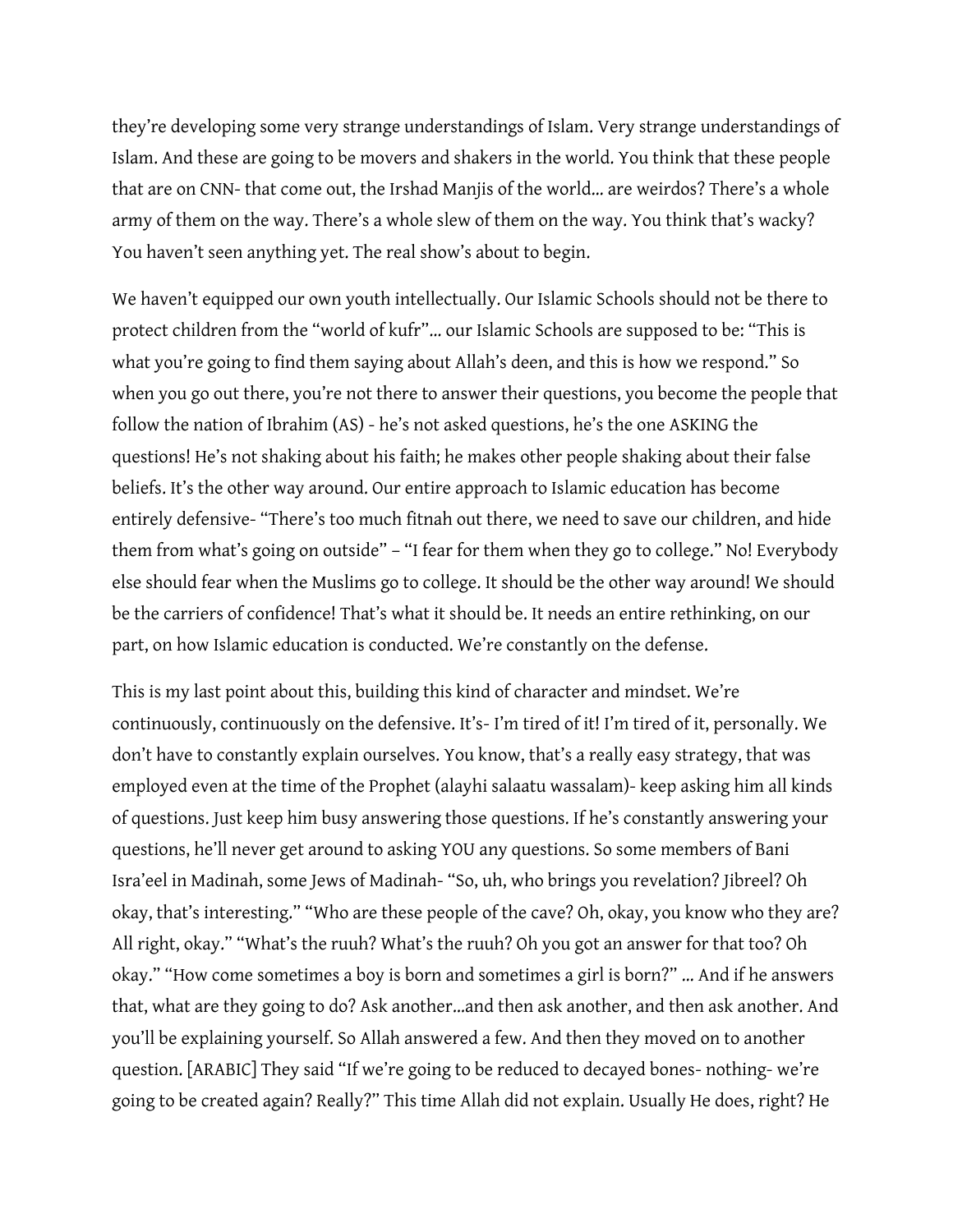answers the question? They asked about the People of the Cave? Did Allah explain in detail? He did. When they asked about Jibril (alayhis salaam), Allah explained in detail. This time, Allah drew a line. [ARABIC] "Tell them- forget bones and decay- even if you turn into rock, turn into metal, Allah will bring you back anyway. Which basically means: "Shut up and get lost. I'm done answering your questions. Go ahead, turn into whatever you want, Allah will bring you back. Or whatever your imagination can come up with, that's even harder to mold? Go ahead." [Arabic] They say "Who's going to bring us back?" [Arabic] "Tell them the one who got you back the first time. Now get lost". Straight answer now.

We have to see the fluff for fluff. We have to see through that. Not just for the sake of others, but for our own youth. We need to build a confidence into our youth, as part of our education of them. If we don't do that, we will be paying the price for that in the next ten years. I say that very fearfully as I say this to you. We are not– as the leaders of the Muslim community, we are not doing an adequate enough job thinking about how to instill the confidence of faith, how to fight the crisis of faith among our Muslim youth. Muslim youth, when they have philosophical problems, we tell them "Go make wu'du and make two rak'ah over there. And if that doesn't work, okay come back, and I'll give you a special dua'a, recite that and your problem will go away."

Listen! If they have a philosophical problem, and if they have doubts already, the spiritual solution is there, but you cannot ignore the intellectual solution. You can't! You can't afford..! Our deen is intellectual! Our deen is not blind faith. Our deen is powerful! We have to believe that! And we have to instill that belief into our kids! Especially at a time where everybody thinks they've got something on Islam! They've got a reason why Islam is wrong. Everybody! Everybody's got one! Christians are attacking Islam. Do you know how ridiculous that is?! Do you understand how absurd that is? I live in the South. Or close enough, I live in Texas, and I drive around in the South a lot. And my hobby is listening to Christian talk radio. That's what I do. When I'm on a road trip, I listen to Christian talk radio. And most Christian talk radio is about Islam… ('cause they have nothing much to talk about.. you know.) "Oh these Muslimstheir Koran - thinks that we're doing shirk. Us believers are doing shirk! And we've got a Koran expert here who's going to explain everything to us!" And then they'll have their whole show. And I'm listening to this stuff, and I'm laughing my… It's such good comedy. It's quality